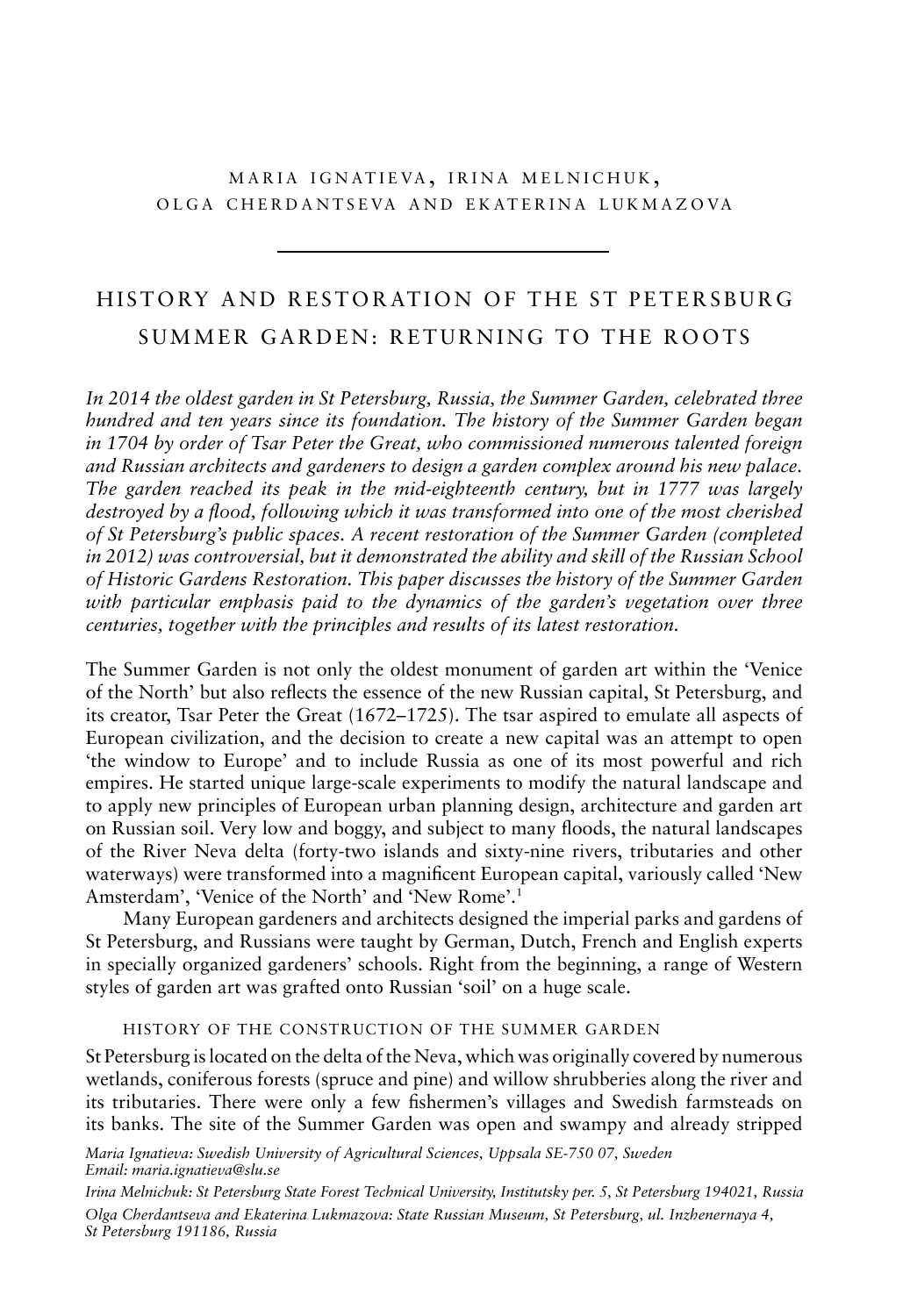of vegetation.<sup>2</sup> At the beginning of the eighteenth century the Summer Garden was a complex consisting of four different gardens. two were within the boundaries of the garden existing today and a third occupied the site of the present mikhailovsky garden. The fourth part of the garden complex was the 'Big Meadow' (Mars Field today), also called *Gulbische*, meaning a place for folk festivals and celebrations. planning began in 1704 under the tsar's close supervision, and construction of the summer palace started in 1710 under Swiss-Italian architect Domenico Trezzini (1670–1734). The overall plan and boundaries of the garden were defined around 1714–16 and remain essentially intact today (figure 1).

The Summer Garden has a typical early eighteenth-century formal structure with a geometric system of alleys, parterres and *bosquets*, but an unusual feature is the asymmetrical location of the palace (figure 2). probably the tsar himself suggested the initial plan as he was especially interested in garden art and ordered books from abroad to study gardens and fountains. He also consulted a number of talented foreign and Russian architects and gardeners, including Ivan Matveev  $(16?) - 1714$ , the first designer of the Summer Garden who worked to the direct orders of Tsar Peter; Trezzini (see above), who was invited by the tsar in 1703 and eventually became the principal architect of St Petersburg; Andreas Schluter  $(1660-1714)$ , a German architect appointed by the tsar in 1713 to finish the Summer Palace; Jan Roosen, a Dutch gardener who worked in the garden from 1712 to 1726; michail Zemtsov (1688–1743), the first 'truly' Russian architect, who worked in St Petersburg from 1709; and Jean Baptiste alexander Le blond (1679–1719), a french architect and author of the first master plan (1717) of St Petersburg. The Summer Garden is unique not only for St Petersburg but also throughout Russia, as it was the first garden to adopt the new European principles of garden art.

The Summer Garden is located on an island surrounded by the waters of three natural rivers (Neva, Fontanka and Moika) and the artificially made Lebyazhy (Swan) channel. this abundance of water and the compartmented character of the garden with its intimate green rooms created spaces on a human scale, while a collection of European marble sculptures glorified the tsar as a successful politician and patron of the arts, who



Figure 1. The Summer Garden, 2014. The Summer Palace can be seen to the east by the Neva River; to the south is Fontanka (Fountain) River. Courtesy: https://maps.yandex.ru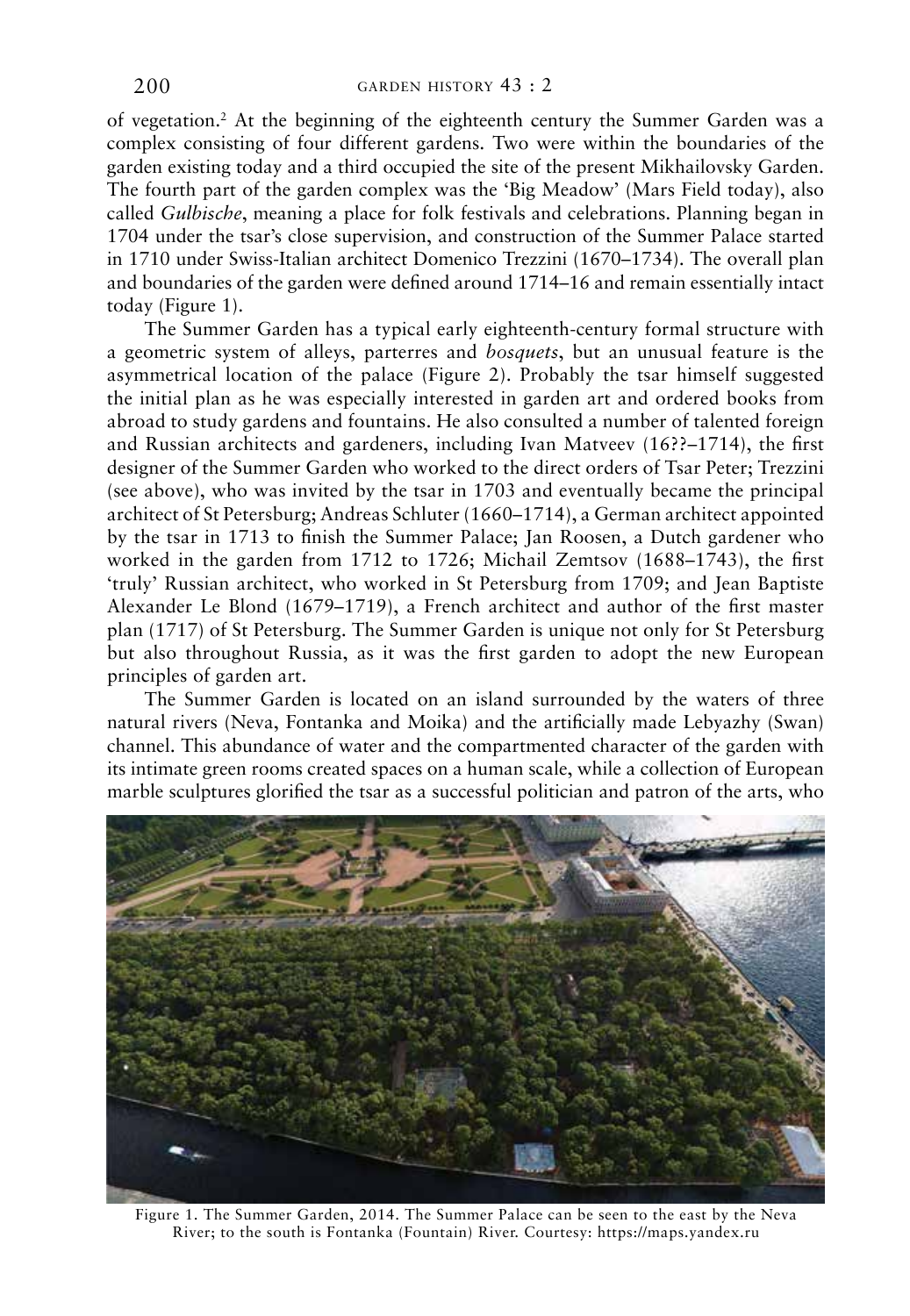was leading his state to prosperity and peace (Figure 3).<sup>3</sup> The garden was used for official receptions and celebrations, particularly in the tsar's reign.

The development of the Summer Garden can be divided into several periods, three of which were during the tsar's reign (1704–10, 1711–16 and 1716–27). in the first



Figure 2. Fragment of the Summer Garden plan, by Jan Roosen (1714-16). Courtesy: Library of the Russian Academy of Sciences (BRAN), No. 225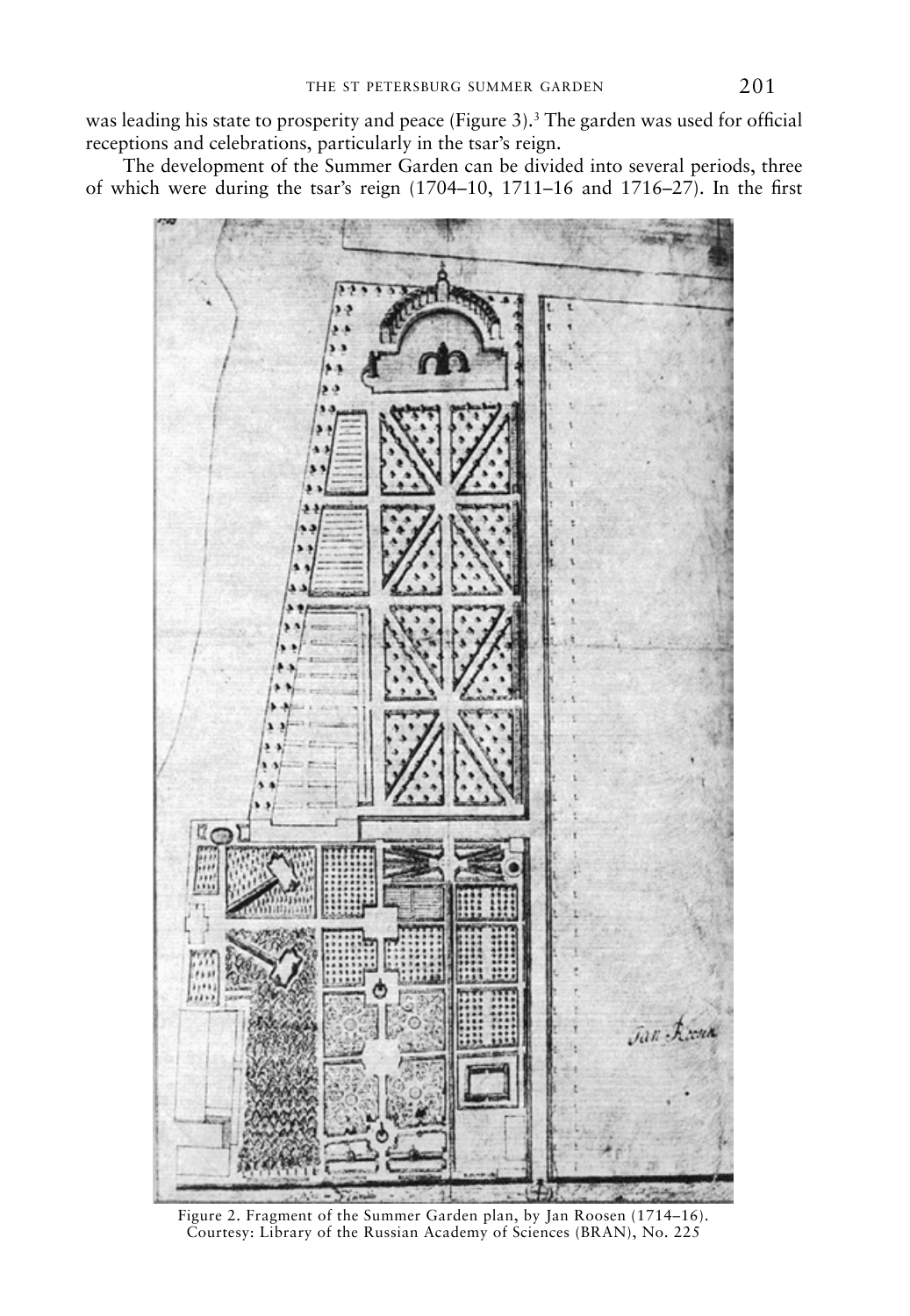

figure 3. *Allegory of Architecture* (1722), school of p. baratta. photo: m. cherdantsev, 2014

and second periods the influence of Dutch culture, and especially the baroque garden, is clearly observable, for example in the relatively small size of the palace and its position, the intimate scale of green rooms, the presence of water ploys, and flower parterres.4 Roosen made a significant contribution to the development of the Summer Garden in this period (Figure 2). The part adjacent to the Neva was a pleasure garden where all the decorative elements were concentrated. a canal perpendicular to the river marked off a more utilitarian area with vegetable beds and the carp pond, an 'echo' of the gardens in the days of Old Moscow in Ismailovo.<sup>5</sup>

During these first two periods the garden was also decorated with marble sculpture from Venice and Rome, and its first marble fountains. In the third period Russian architect Zemtsov incorporated the ideas of architects Le blond, nicola michetti (1675–1759) and Georg Johann Mattarnovi (?-1719), finishing the grotto with a water organ, and designing the Fable-Grove-Labyrinth with fountains and sculpture inspired by Aesop's Fables. He also completed four central *bosquets* at Cross Point Promenade, Menagerie Pond, Poultry Yard and French Parterre.

The period 1727–62 was characterized by the contribution of Italian baroque architect Bartolomeo Francesco Rastrelli (1700–71), who designed the cascade 'amphitheatre' with numerous fountains. At that time the Summer Garden had its maximum number of fountains (around fifty) together with sculpture, an elegant embroidery parterre next to the amphitheatre, the Red Garden (for growing spices, vegetables and decorative exotic plants) and greenhouses, as well as *bosquets* surrounded by trimmed hedges, *berceaux* and numerous trellises.

The next period in the Summer Garden's history (1762–1800) was overshadowed by the catastrophic flood of 1777, which completely destroyed the fountain system and grotto, and many of the marble sculptures and trees were damaged or disappeared. by that time garden fashion had changed as well – trees were no longer trimmed, giving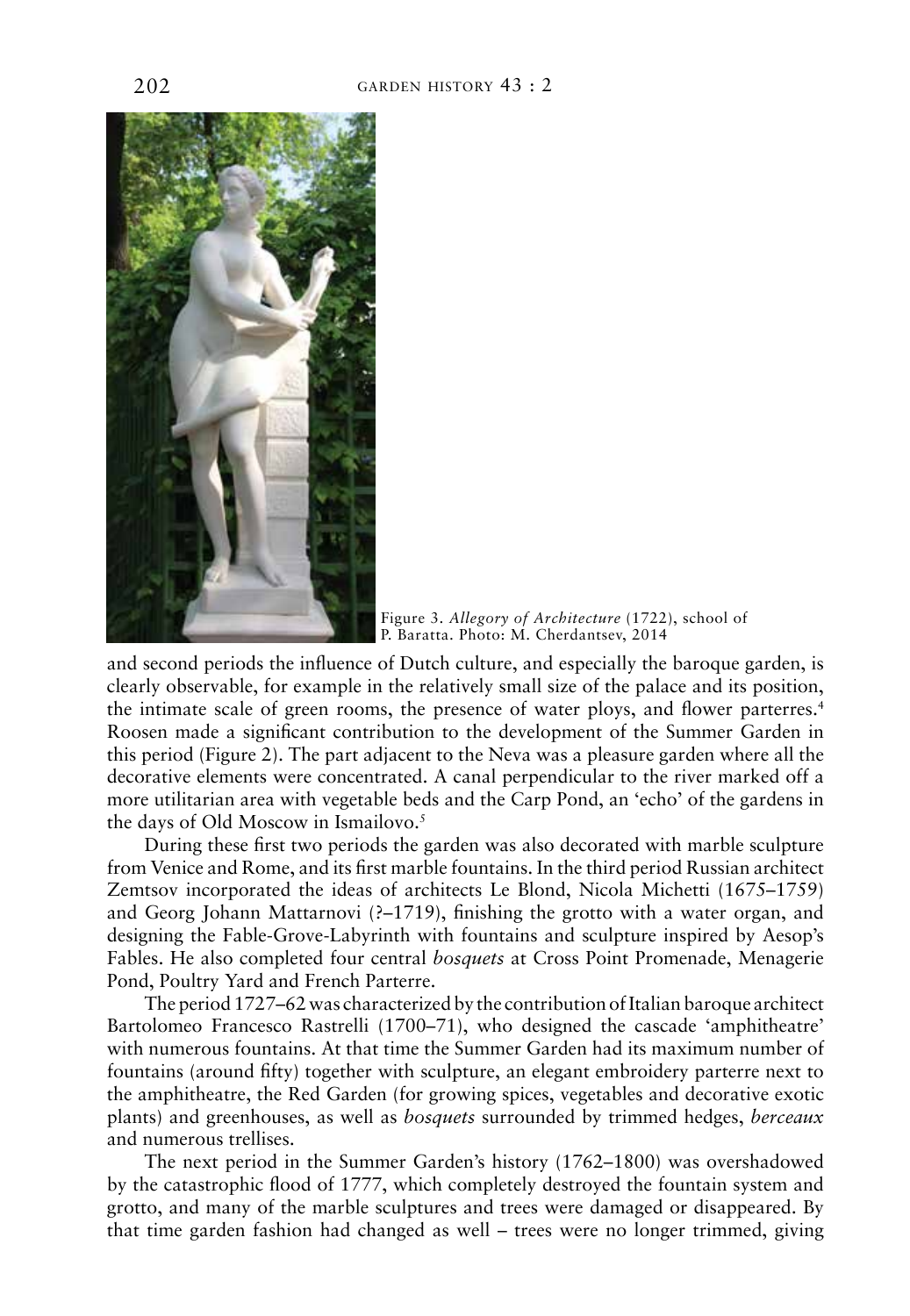

Figure 4. Pavilion in the Summer Garden, Tumling (1830-40s). Courtesy: State Russian Museum

them a more natural appearance as was seen in European romantic gardens, and the fountains, grotto and other classical formal garden 'tricks' were not restored.

At the beginning of the nineteenth century, the Summer Garden was transformed into the city's garden for the privileged public with coffee and tea houses (one replacing the damaged grotto) (Figure 4) and a monument to the Russian author of fables Ivan Andreevich Krylov (1769–1844). However, after the Russian Revolution of 1917 it was opened to all citizens. During the Great Patriotic War  $(1941–45)$  the garden suffered serious damage from bombing and artillery shelling, but during the nine hundred days of the Siege of Leningrad not one tree was cut for firewood!

## the summer garden pLanting

from the beginning of st petersburg's foundation, broad-leaved trees such as lime (*Tilia cordata* and *Tilia platyphyllos*), maple (*Acer platanoides*), oak (*Quercus robur*), ash (*Fraxinus excelsior*) and elm (*Ulmus laevis* and *U. glabra*) were the preferred species for all parks and gardens. The city is within the natural distribution of most of these species, although some are very close to their northern limit. before its construction these species were never abundant in the area and could only be found in specific habitats such as floodplains, south-facing slopes, gullies and fertile calcareous soils, where they occurred in small numbers. the preference for these tree species is often explained by the fashion for the European formal garden of the eighteenth century where these plants were widely used. However, it probably also reflected Tsar Peter's 'nostalgia' for his childhood which he spent in Moscow surrounded by broadleaved forests.

*Tilia* was always the dominant species in all formal parks where it was used in hedges, alleys, *berceaux* and *bosquets* because of its decorative qualities, hardiness and excellent response to clipping. species of *Acer*, *Fraxinus*, *Quercus* (peter's favourite deciduous tree) and *Ulmus* were common in formal groves. *Picea* was also used in smaller amounts and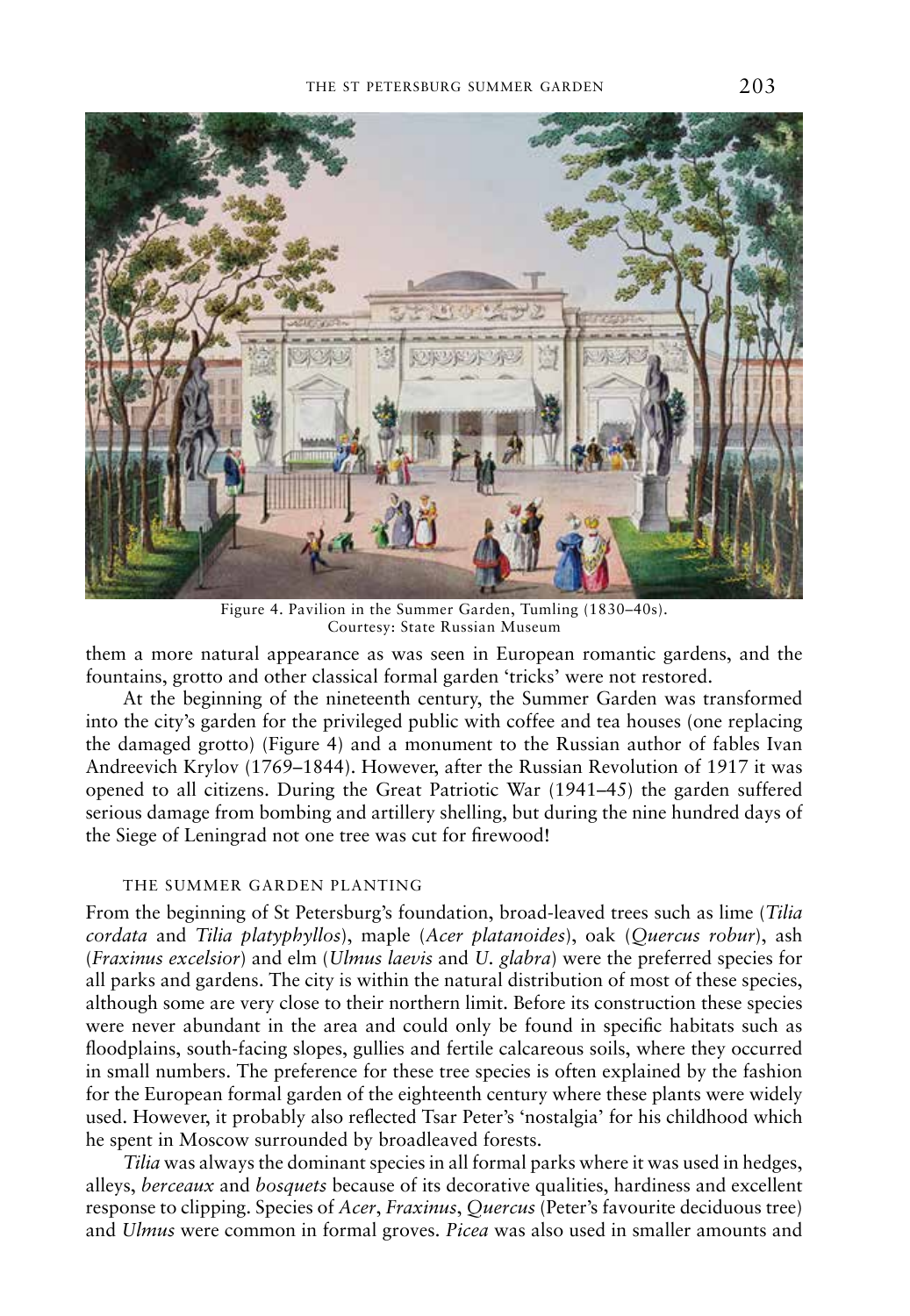gave a northern flavour to formal gardens, and the *bosquet* at Cross Point Promenade was almost entirely based on this species.

Two of the first introduced species to arrive en masse in St Petersburg were the common box (*Buxus sempervirens*) and yew (*Taxus baccata*) for use in formal parterres.6 This material was mainly purchased from Holland, Germany and Sweden, which had large plant nurseries. however, many plants (some of them quite mature) were supplied from different Russian regions (Moscow, Novgorod, Poltava and others). Because of the unfavourable st petersburg climate, yew and common box often froze, which required the regular reordering of new material. However, from the beginning Russian gardeners tried to find suitable substitutes for this exotic topiary material. Local juniper (*Juniperus communis*) was used as a replacement for yew, and another local species, cowberry (*Vaccinium vitis-idaea*), resembled common box and started to be used in the parterres of the tsar's gardens, for example, at Peterhof and Tsarskoye Selo.<sup>7</sup>

because of its low-lying location (only three metres above sea level) the soil in the summer garden was boggy, especially in its southern part, so early on extensive drainage works were completed with the creation of the Swan and Transverse Channels, the Carp Pond and a small harbour next to the palace. Excavated soil and specially transported fertile meadow turf were used to raise the ground level, and this was added to several times during the summer garden's lifetime as the area was repeatedly exposed to heavy flooding and soil erosion. The backfill in various parts of the garden varies from a half to two metres and includes natural podzolic and bog-podzolic soils.<sup>8</sup>

The Russian garden tradition of being not only decorative but also practical had been retained here as well, as some *bosquets* contained fruit trees, such as apple and cherry, Russian favourites. The Summer Garden also had exotic tree nurseries where new arrivals would be acclimatized. for example, siberian pine trees (*Pinus sibirica*) were specially sent from solekamsk to the tsar's residence; apricot, peach and walnut trees came from hamburg (in 1745); and hornbeam (*Carpinus betulus*) arrived from Kiev. Exotic herbs, blossoming bulbs, perennials and annuals were constantly planted in the garden, together with Tsar Peter's favourite fragrant herbs.<sup>9</sup> When he died this tradition was continued by the St Petersburg gardener Henrich Ekleben who experimented in the garden with new siberian species such as *Caragana arborescens* (for hedges), *Crataegus* and *Lonicera*. 10

after the 1777 flood the pruning of large trees was stopped and only the hedges which surrounded the *bosquets* and emphasized the garden's original geometry continued to be cut. these green hedges were also especially important as a background for the marble sculptures. However, bit by bit the overgrown broad-leaved deciduous trees cast shade, which caused the hedges to disappear and gave the garden a romantic atmosphere, reminiscent of a landscape garden, from the second half of the nineteenth century (figure 5). this romantic summer garden was described in poetry, novels and memoirs of famous writers, musicians and artists of the nineteenth and twentieth centuries, including the most famous Russian poet Alexander Pushkin (1799–1837):

> serving with perfect attestation, His father lived deeply in debt, put every year three balls in action, And brought his assets to the end. The fate was humane to Evgeny, At first, Madam was his kind 'nanny', Then one Monsieur took him to breed. The child was spry, but very sweet. Monsieur l'Abbe, the Frenchman poor –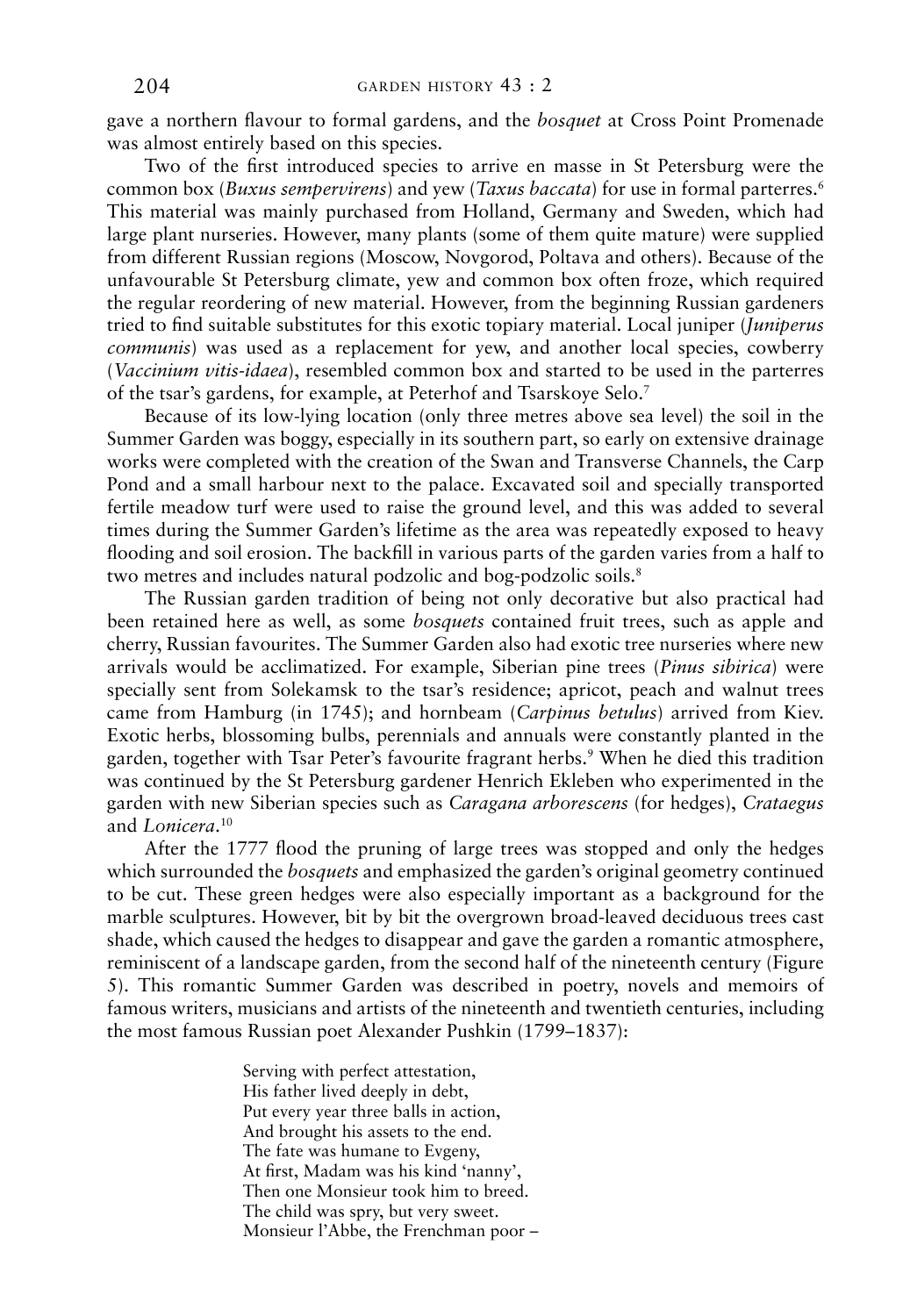

Figure 5. The Summer Garden before restoration. Photo: Maria Ignatieva, 2005

Not to exhaust the little child  $-$ Made his tuition droll and mild, Didn't bore him with a moral cruel, He softly groaned at child's jests -The Summer Garden was their place.<sup>11</sup>

in a letter to his wife, natalia pushkina on 11 June 1834, pushkin also wrote: 'summer garden my countryside vegetable garden. I wake up in the morning and go there in a bathrobe and slippers. After lunch, I sleep, read and write there. I feel at home there.<sup>'12</sup>

More recently, in 1959, the Russia poetess Anna Akhmatova (1889–1966) wrote her famous 'The Summer Garden':

> i crave for the roses and garden my best, That's clad in the best in the word airy fence. Where statues remember me youthful and blessed, And  $I$  – them all covered by Neva's cold waves. In silence, so fragrant, amidst limes of kings, I hear: the ship's masts are squeaking in swings. And sails the white swain through the ages again, Enjoying the charm of his brother-of-twain. And deadly sleep hundreds of thousands steps of friends and of foes, of foes and friends. And the train of shadows has no the end from vase's granite to the palace of grand. There whisper each other my white nightly skies of somebody's love, very secret and high. And all shines with jasper and pearl in the night ... But nobody knows a source of the light.<sup>13</sup>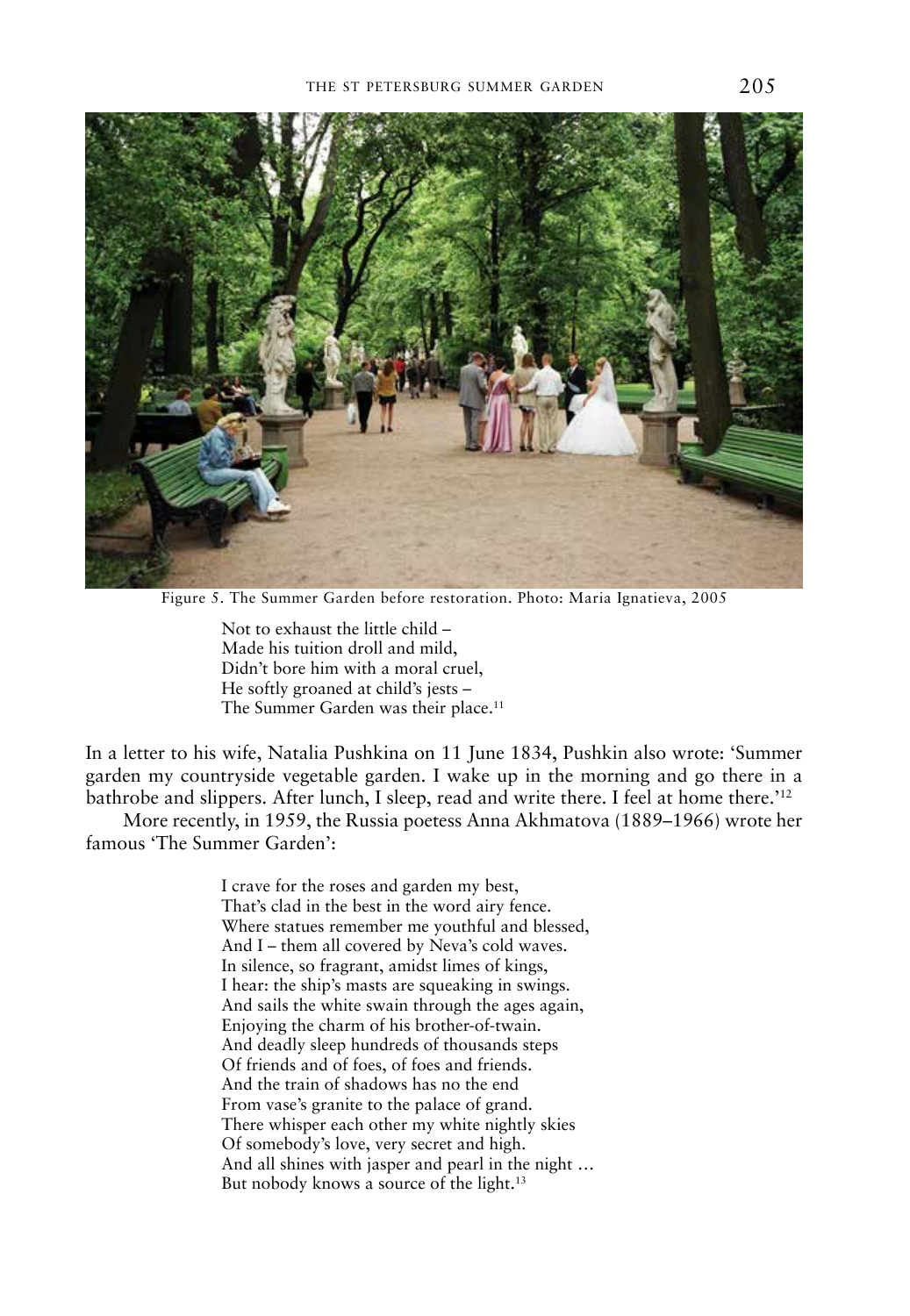## earLy summer garden restorations

Over the course of three centuries the Summer Garden has experienced several reconstructions. after the catastrophic floods of 1777 and 1824 dead trees were removed and plantings renewed, pathways renovated and damaged sculpture restored. however, at the beginning of the twentieth century the condition of the garden declined and the formal Peter the Great residence no longer appeared as a 'worthy capital garden'.<sup>14</sup> The Russian Revolution of 1917 cultivated an understanding of historic parks and gardens as a cultural heritage of the working class and consequently the summer garden had not been completely transformed into a public garden with sport fields and recreational facilities. The garden was then placed under the jurisdiction of the Petrograd Office of cultural education and the question of its scientific restoration and preservation again became acute after the flood of 1924.15

At the end of the 1930s the architect Tatyana Dubyago, the 'mother of Russian landscape architecture' and founder of Russian landscape architecture education, was invited to lead the reconstruction process in the Summer Garden.<sup>16</sup> For the first time in Russia an historic garden was considered an artwork that required careful attention. Dubyago suggested a garden restoration concept that aimed to identify the garden designer's intent and at the same time to examine the later historical layering.<sup>17</sup> In the late 1940s, after the war, she suggested a new plan that highlighted the geometrical character of the design by planting trimmed hedges to create a green background for the marble sculpture. it was not the intent, however, to destroy the existing informal character of the garden with its overgrown trees. she also suggested reconstruction of the fountain system and repair of the four central *bosquets* significantly damaged during the war. however, due to economic difficulties this plan was not implemented.

The next restoration project in the Summer Garden was suggested in 1971 by Natalia Tumanova (Dubyago's former student) and architect A. Gessen. They planned a partial reconstruction of 'garden ventures' in the *bosquets*, and restoration of the fountains and the small harbour next to the summer palace, but this was not implemented. the 1970s opened an important chapter in st petersburg's restoration of historic parks and gardens when Ivan Sautov, Head of the Leningrad State Inspection for the Monuments Protection, initiated the creation of a special sector of archaeological excavations (including parks and gardens) at the 'Restorator' (Restorer) Institute. Archaeologist Victor Korentsvit conducted significant excavations in the summer garden in the 1970s and 1980s, and his discoveries were used as a foundation for the latest restoration. he found fragments and foundations of fountains and evidence of disappeared buildings such as greenhouses.<sup>18</sup>

Since the late twentieth century the Summer Garden has experienced a high recreational load and air pollution from heavy traffic on the surrounding roads, and pollutants have also badly affected the eighteenth-century marble sculpture and old trees.

### the russian restoration schooL

During the last seventy years St Petersburg (Leningrad) has created its own strong scientific restoration and reconstruction school that has become a leading institution of this type in the (former) Soviet Union. This Leningrad experience has been used as the foundation for many government documents and laws involved in the protection and restoration of this type of historic heritage within the entire Soviet Union and later within the Russian Federation. Its development was stimulated by the widespread destruction of the war, after which it was necessary to resurrect many of the park's complexes entirely from ruins. such large-scale restoration and reconstruction of heritage landscapes in st petersburg was subsidized by the government during soviet times, and palaces and parks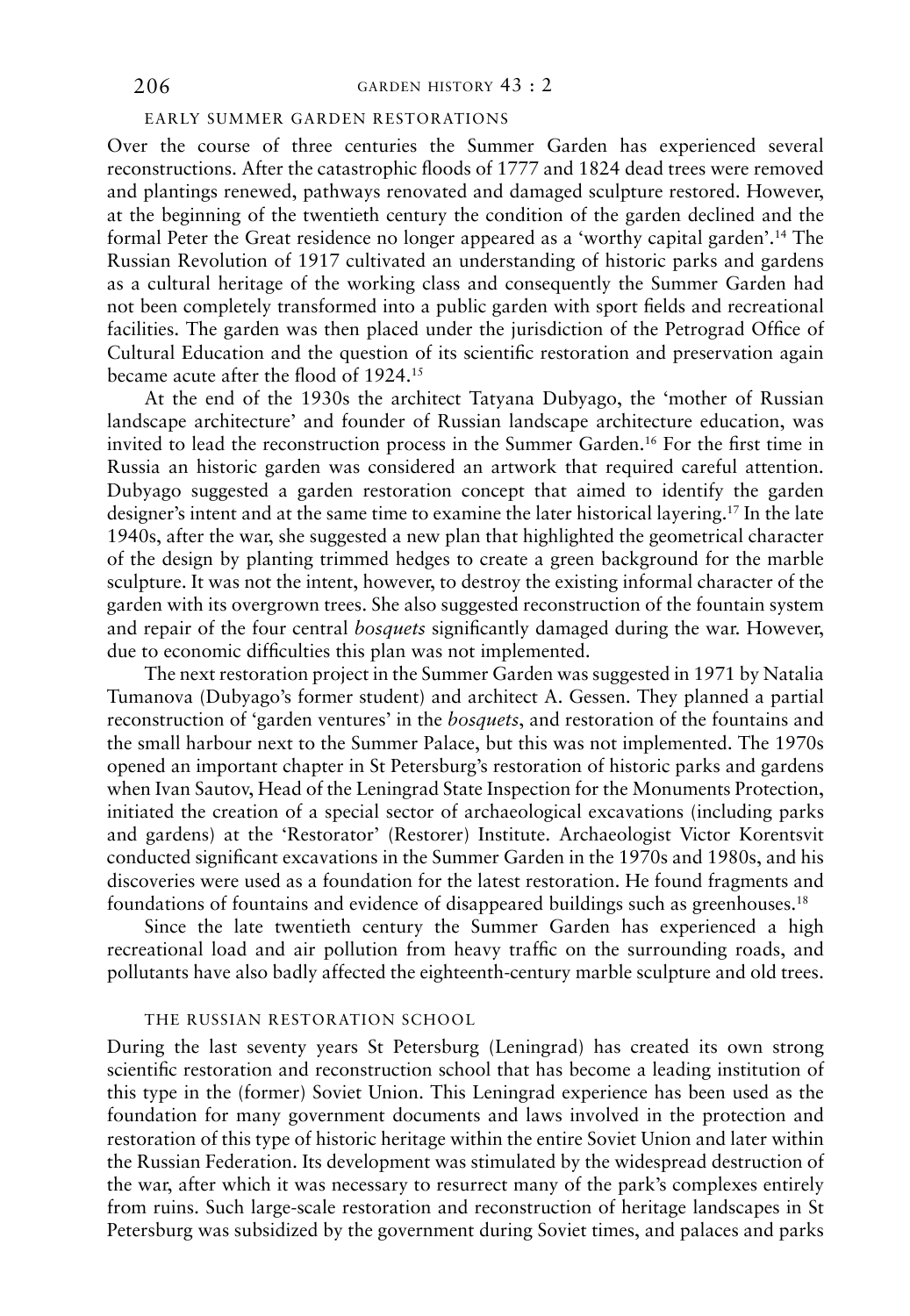in suburbs such as peterhof, pavlovsk, tsarskoy selo and gatchina and were restored practically from scratch.<sup>19</sup> Special scientific research facilities, practical institutes (e.g. Restorator), numerous planning firms and colleges have all provided training in heritage landscape skills.

After the collapse of the Soviet Union in 1991 many of the government organizations were restructured because of new requirements in the market economy.<sup>20</sup> Maximum preservation of authenticity is one of the essential principles of the st petersburg approach to the protection and restoration of historic parks and gardens and is based on detailed archaeological investigation.21 two main principles are used: reconstruction (*vosstanovlenie*) and full restoration (*vossozdanie*). Reconstruction is used when the site has retained some original features, for example of layout, planting or built structures (planning structure, vegetation, architecture etc.) and the intention is to restore individual details. full restoration is understood as the recreation of a composition that had previously been lost (e.g. as a result of destruction during the war) without changes in its planning and spatial character.<sup>22</sup>

following current practice, preliminary investigation includes fieldworks (geodesic survey, engineering geology, soils, water system, topography, road system, condition of vegetation and architecture), archaeological excavations, and archival research. outputs from these include: the planning and design aims and objectives of restoration, a detailed historical overview, a historical map of the period on which the park should be reconstructed, a dendrological plan of the current situation with existing vegetation, a plan showing planning structure, buildings and green areas, a perspective plan of the surrounding areas and park's borders, a plan of the roads and the hydrological system as well as photographs of existing conditions. only then is the design stage implemented with, most importantly, the designer being involved in the construction and maintenance phases as well as the design concept.

## the 2009–12 restoration concept

Following the new tradition of a market economy, in 2002 the State Construction Committee of the Russian Federation announced a competition for the Summer Garden restoration project, which was won by the Leningrad Proekt Restavratisia (Restoration) State Unified Enterprise. Work on the project, which took six years to complete, was conducted jointly with Rest-Art-Proekt, led by architect N. P. Ivanov, a former pupil of Natalia Ilyinskaya, with input from a special committee consisting of specialists from the Russian Museum, State Inspection for Monument Protection and the project's designers.<sup>23</sup> The vision for the Summer Garden was to be part of a larger green infrastructure – the green heart of st petersburg, together with mikhailovsky garden, the mars field and the Garden on the Square of Arts, part of the UNESCO Heritage Site.

This concept relied on the previous restoration concept of Dubyago and Tumanova as well as the detailed historic research and development of the landscape composition of the garden. it was based on the results of new archaeological excavations, new archival findings on sculpture, the various garden buildings and experimental plantings, geobotanical and floristic investigations. Analysis of these findings led to the conclusion that the most important period of the garden was the last quarter of the eighteenth century. a little-known plan, 'the general plan of the summer palace of elizabeth petrovna and adjusted territories' of the 1780s, was essential to the acceptance of the garden restoration concept of the Summer Garden.

prior to the beginning of the restoration work, detailed entomological and phytopathological investigations were carried out by specialists from the St Petersburg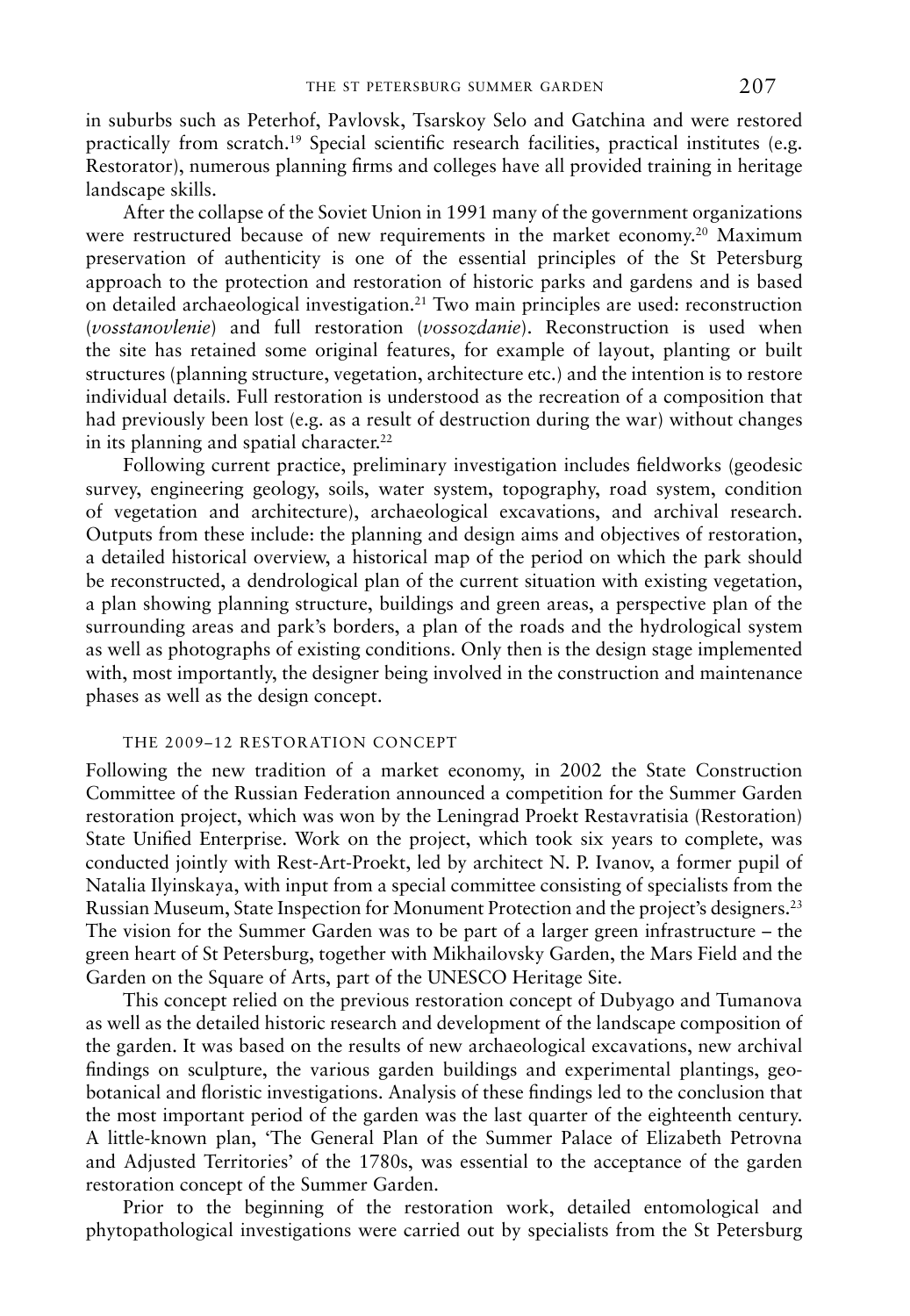State Forest Technical University.<sup>24</sup> About eighty per cent of all trees were found to be weakened or ill, many post-war plantings were random, and the shade created by the canopy of some species of old trees had led to the formation of loose, twisted and elongated stems. In recent years many elm trees had died from Dutch elm disease, so the recommendations of plant pathologists was to remove most of them.25 for the first time in the history of garden restoration in Russia the Summer Garden concept and project evolved through a series of public debates to resolve fundamental disagreements on proposals for the dramatic change of the familiar and already established summer Garden image (Figure 5).<sup>26</sup>

Key characteristics of the restoration project were twofold (figure 6). firstly, to preserve the existing general planning structure – this is almost identical to the original of 1704. because historical contours were damaged or lost, this could only be repaired through a correction of alley geometry and open space. at the same time, the garden plan conveys the combination of several garden 'styles'. secondly, to re-establish the lost historical '*genius loci*' of the space, emphasizing the Dutch influence and that of Peter the Great and French formal baroque, there was a decision to restore the four main *bosquets* with their historic contents ('architectural ploys'). As these *bosquets* contained mature trees, some were to be removed, although a key aim was the protection of existing trees where possible and three hundred trees were retained by treatments such as pruning, root fertilizing and hollowing treatment. As a part of restoration, special investigation of old trees was performed by an impulse tomograph 'Arbotom' which helps to estimate the condition of the inner trunk.

the four main *bosquets* were meant to restore the brilliancy of the formal tsar's residence and included the Menagerie Pond (*Menazheriniy Prud*) – an oval body of water and the central island with the pavilion (Figure 7). Eight aviaries are located around the pond. fence posts and roofs of the aviaries are decorated by majolica vases with plants. These vases were replicated according to historical documents and fragments discovered in the summer garden. the *bosquet* at cross point promenade (*Krestovoe Gulbische*) consists of two alleys crossed in the form of a St Andrew's Flag centred on the Nereid fountain. original plant material of spruces was planted here as well (figures 8a and 8b). the *bosquet* yard of the birds (*Ptichi Dvor*) included an open space with a fountain and two buildings: the Pavilion 'Pigeon house' and 'Sable Cells'. These were intended for summer display of animals as in the eighteenth century, but it was decided to use *blende*, specially painted wooden animals very popular in Russian gardens of the eighteenth century, instead of live animals. the fourth *bosquet* had been decorated with a french embroidery parterre during the time of Peter the Great, but had been destroyed and in the mid-nineteenth century a sculpture of the author Krylov was placed there instead. the monument was left in its original place and typical eighteenth-century garden benches were added.

Restoring the spirit of Peter the Great's time was also accomplished by the restoration of a 'grand parterre' based on the perspective plan of pierre-antoine de saint-hilaire  $(1765-73)$  and archaeological data. The main materials used for reconstruction were lawns and crushed red brick. saint-hilaire drawings were also used in the restoration of many garden details and buildings within the Summer Garden. Along the School Alley the historical *berceaux* from linden trees was restored, which stressed the importance of the main alley as the central axis of the whole garden. one of the most important parts of the restoration project was the reconstruction of eight of the most significant fountains including Tsaritsin, the Pyramid, the Crown and Gerbovy (Coat of Arms).

another unique feature was the introduction of an interpretive display, a well-known practice in Western European historic parks. Thus, the excavated foundation of the joke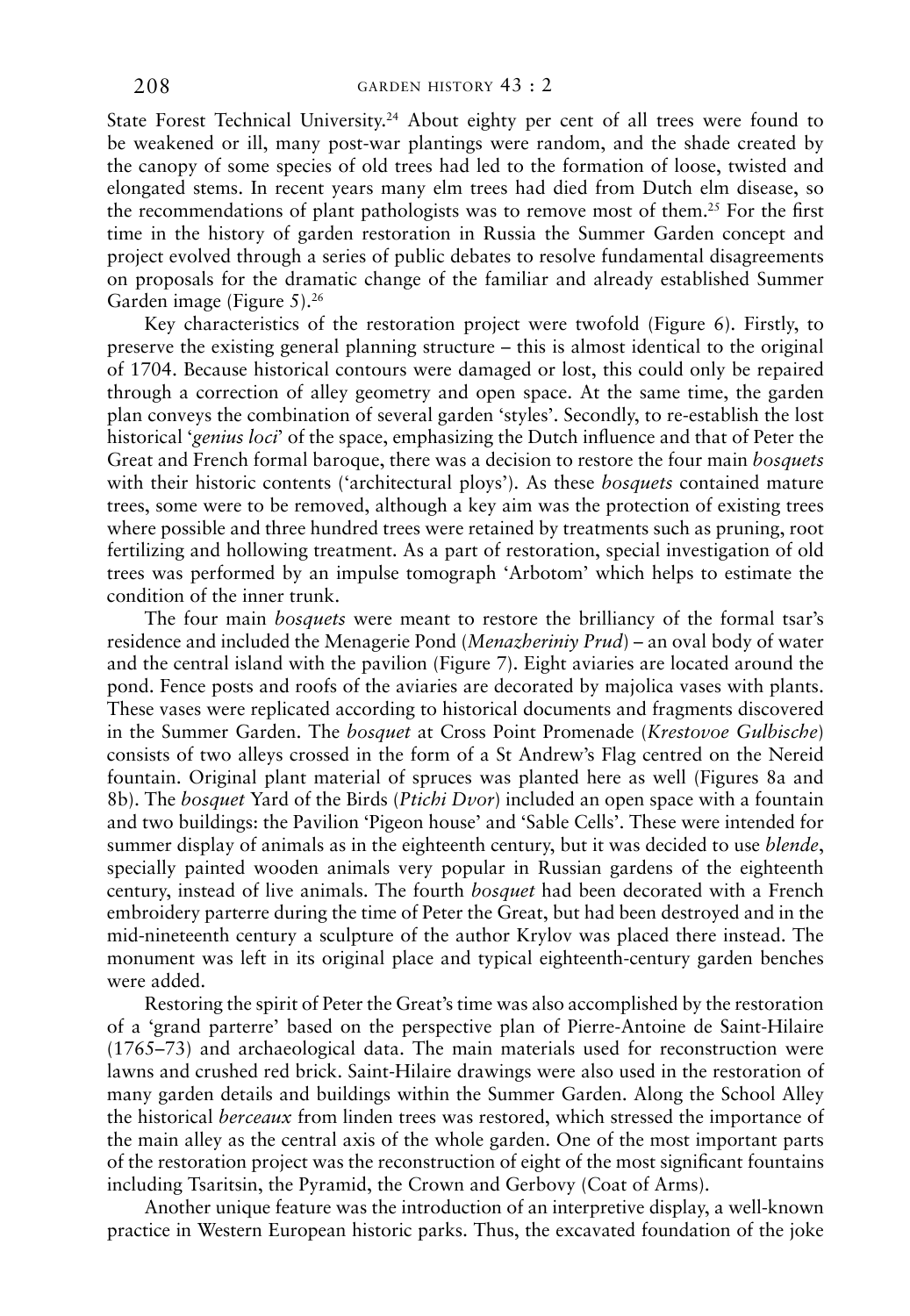

figure 6. master plan of the Summer Garden restoration by architects N. Ivanov and N. Mirzoeva, St Petersburg Institute 'Lenproektrestavratsiya'. OOO 'Rest-Art-Proekt'. Courtesy: S. Renny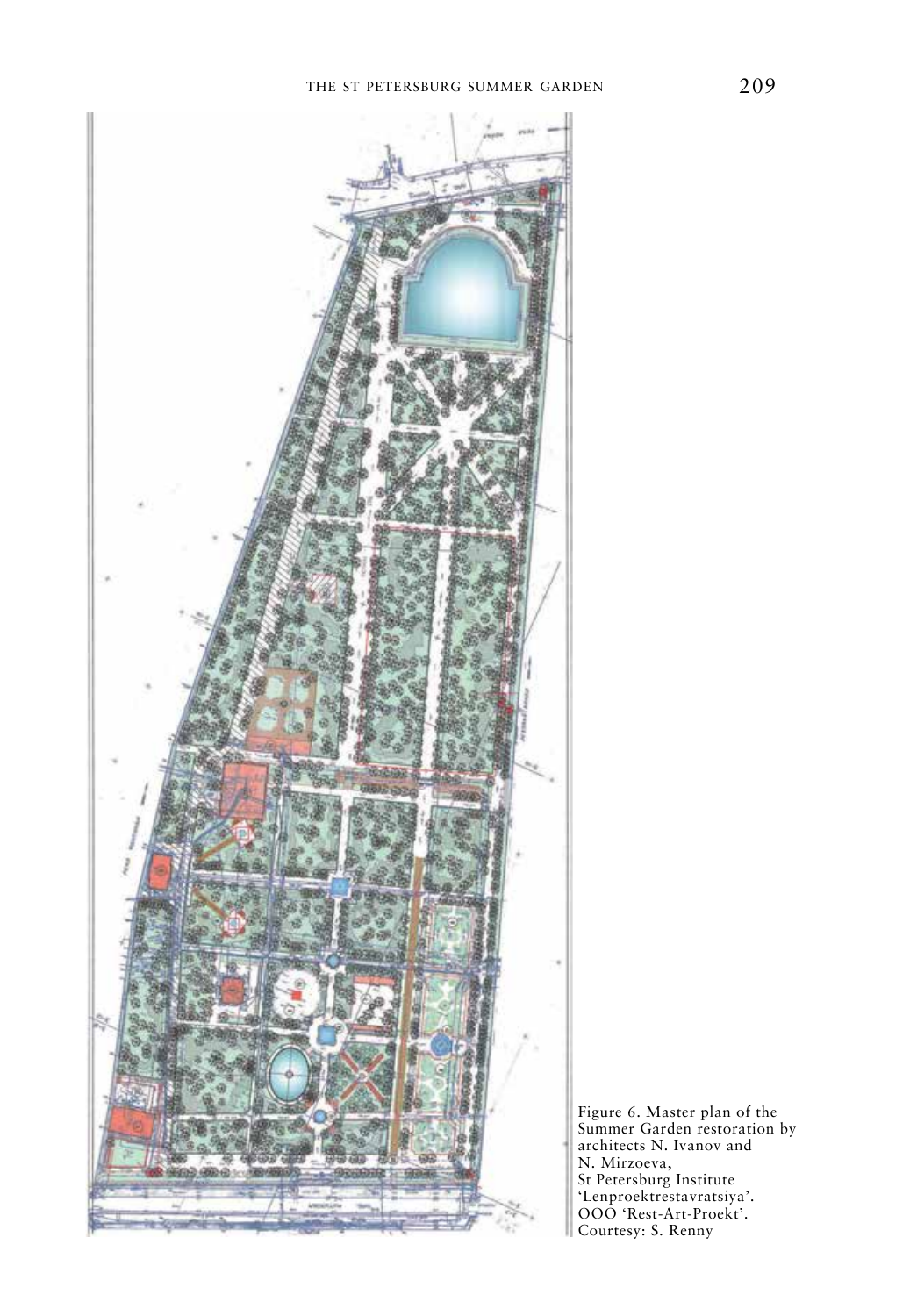![](_page_11_Picture_1.jpeg)

Figure 7. Reconstructed Menagerie Pond. Photo: Olga Cherdantseva, 2014

fountain 'Lacosta' was covered by a glass floor and equipped with interpretation boards so that visitors could see how the fountains system operated in the eighteenth century (figure 9). another innovative feature was the interpretation of gavanets (a small harbour) which was discovered during the last archaeological excavation and was displayed to the public using modern methods of conservation. the red garden *bosquet* (*Krasny Sad*) was restored as well. This eighteenth-century orangery garden consisted of four simple parterres with a single-jet fountain in the centre and flowerbeds containing historic herbs, vegetables and exotic flowers. another significant feature of the latest restoration project was the replacement of original marble sculpture with artificial marble reproductions.<sup>27</sup>

## condition of the garden pLanting before restoration

Tree inventories were compared from 1940, 1962, 1973, 1986, 2000, 2007 and 2012. During the Second World War the Summer Garden lost quite a few trees and after the war many were damaged and died so that by 1986 there were only 2158 trees left, and by the year 2000 there were only 1881, with many ageing trees also being affected by recreational pressure and air pollution. Analysis of tree age also showed that young trees dominated before 1973 because of mass planting after the war, but since 1986 older trees had taken over since many young trees did not survive. by the time of restoration in 2012 trees more than one hundred years old were prevalent in the garden (Figure 10). As for tree composition, tree inventories confirmed constant domination of linden trees within the garden, followed by maple, which had been used in *bosquets* and *berceaux* together with linden. Other broadleaved trees were present in small quantities. During the last restoration of 2009–11 a total of one hundred and four young trees were planted in the summer garden: 41.35% spruces, 24.04% linden, 14.42% elm tree and hawthorn, and 5.77% oaks.

Our investigations of flora (higher vascular plants) at the end of the 1990s showed the presence of one hundred and sixty-three species (ninety-five species of herbaceous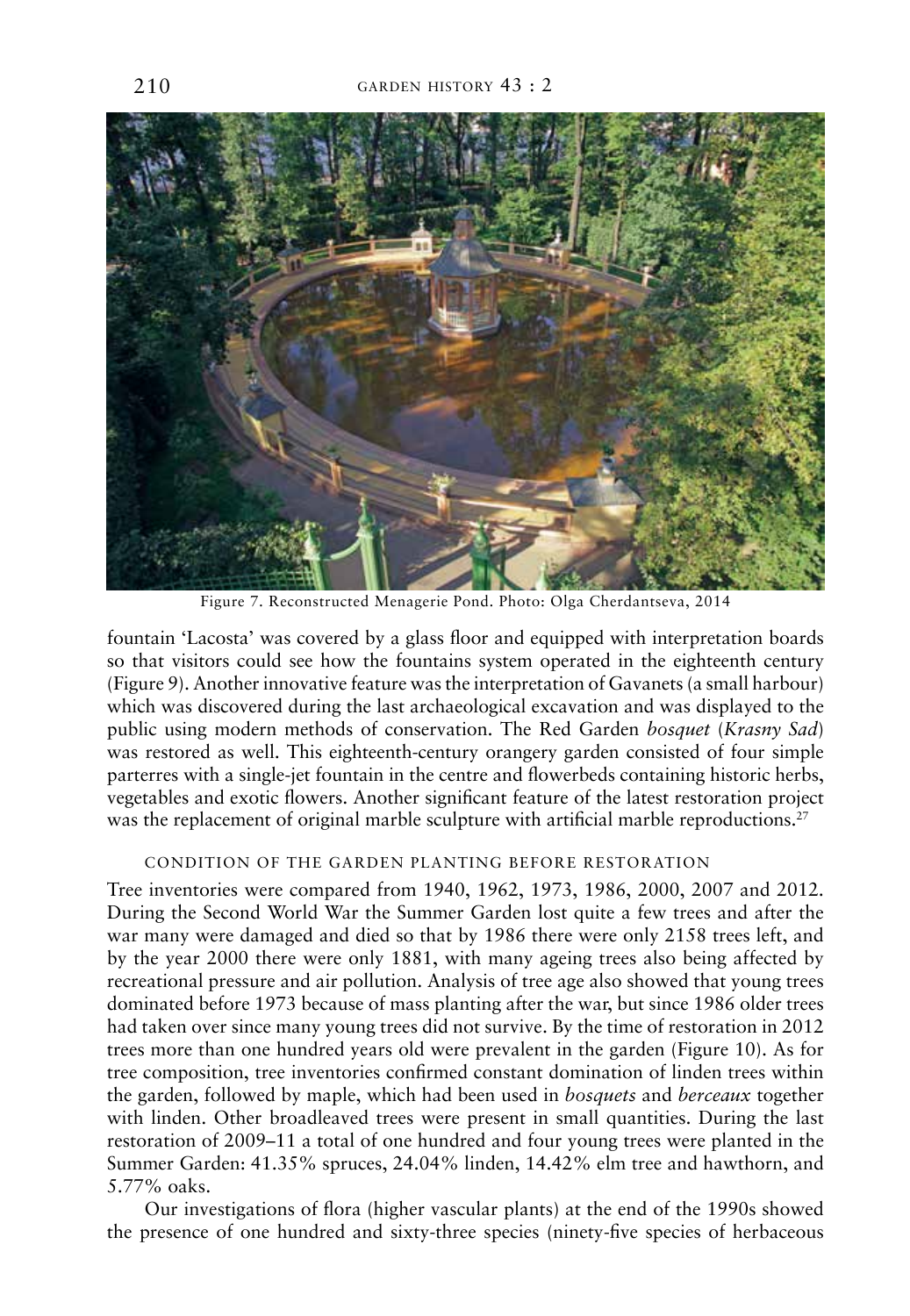![](_page_12_Picture_1.jpeg)

![](_page_12_Picture_2.jpeg)

Figure 8. (ABOVE) Cross Point Promenade on the axonometric plan of St Petersburg, by Pierre-Antoine de Saint-Hilaire (1763–73); and (BELOW) bosquet with the fountain and spruces as reconstructed in 2012. Photo: Olga Cherdantseva, 2014

plants and thirty-four species of trees and shrubs), eight species of lichens and fourteen species of bryophytes.<sup>28</sup> The co-existence of planted broadleaved trees on the added fertile soil over time (almost three hundred years) had changed the soil's appearance to that of a brown forest type. This has also resulted in the development of typical nemoral forest vegetation and in the *bosquets* the ground cover is dominated by nemoral ephemeral plants such as *Gagea minima*, *G. lutea* and *Ficaria verna*, and in the summer by ground elder (*Aegopodium podagraria*). these plants probably arrived in the garden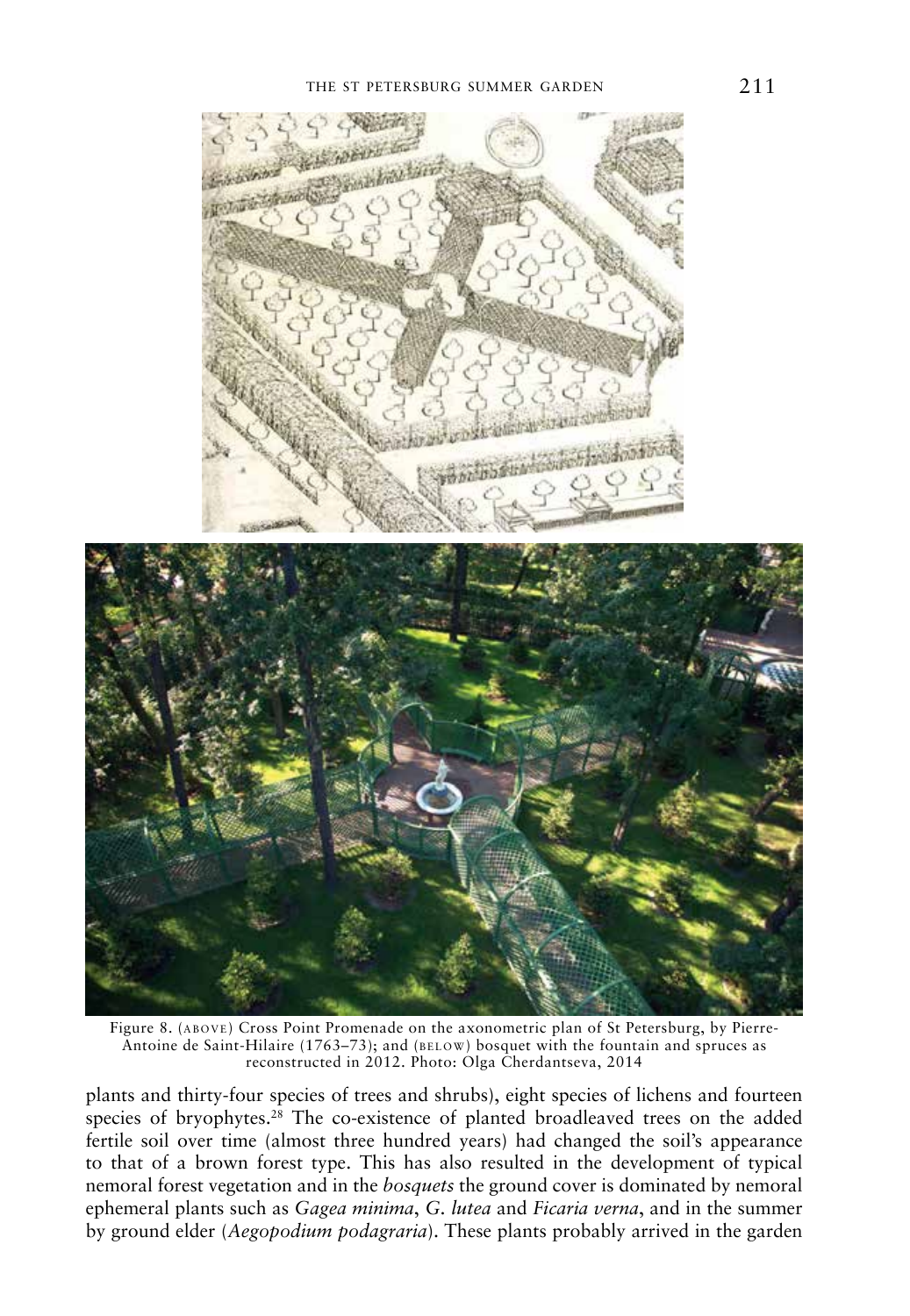![](_page_13_Picture_1.jpeg)

Figure 9. Excavation of Lacosta fountain. Photo: Olga Cherdantseva, 2014

![](_page_13_Figure_3.jpeg)

figure 10. age composition of the trees in the Summer Garden. Courtesy: Ekaterina Lukmazova

as seeds within the root balls of trees and found ideal conditions under the canopy of the broadleaf trees.29

In the second half of the twentieth century the understory vegetation of the Summer Garden had systematically gone through a 'repairing' process when the ephemeral and ground elder cover was deliberately destroyed and reseeded by lawn mixtures. after only one year the traditional light-loving lawn grasses disappeared in the shady conditions and repair works added further stress to the old trees and contributed to their degradation, so there was clearly the necessity of improving the situation with existing vegetation.

```
restoration of the originaL spatiaL design and pLanting
```
The most important part of the restoration work was changing the spatial organization of the garden from the open layout of regular groves of large trees to the image of a formal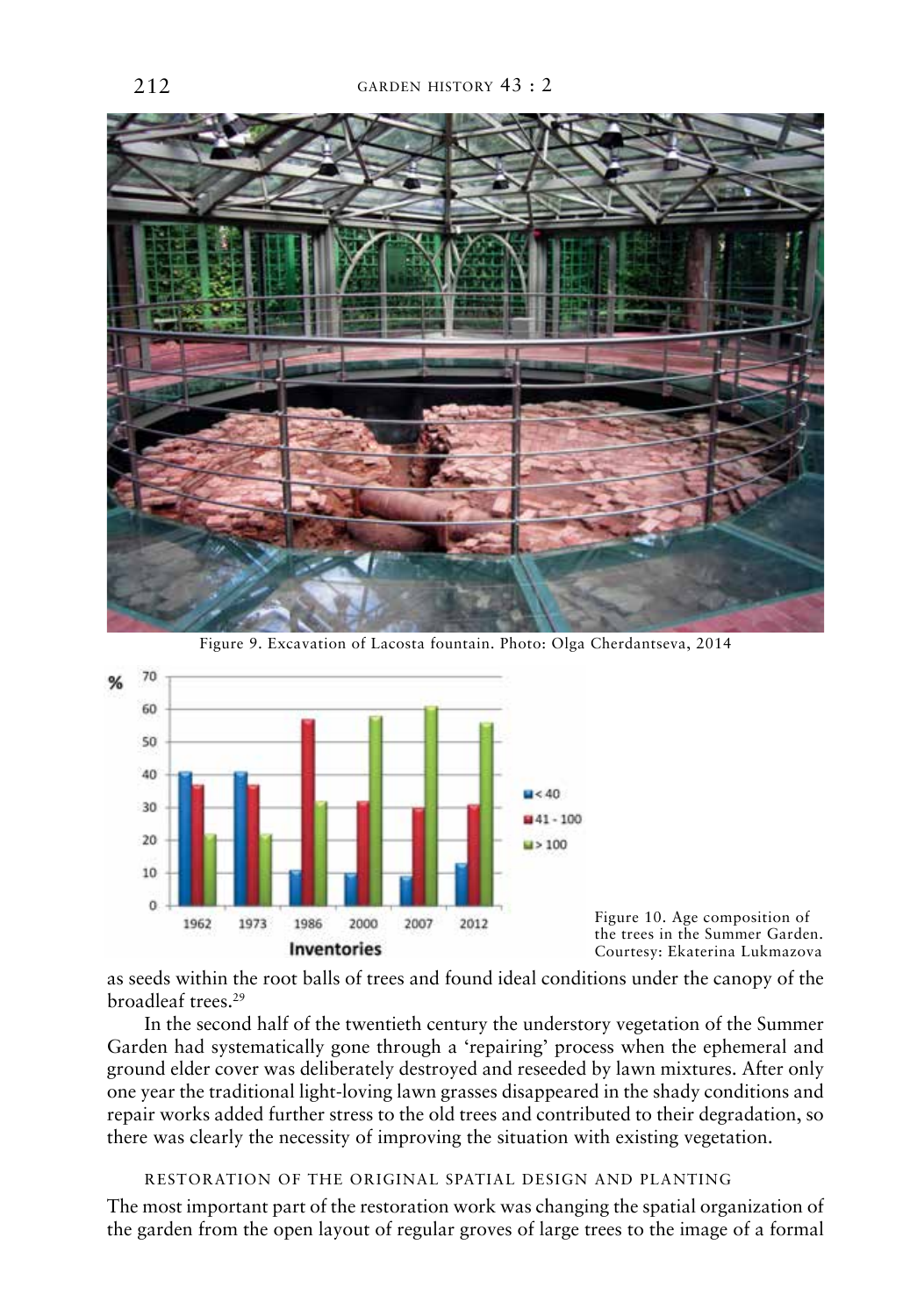baroque garden of the eighteenth century. all *bosquets* were therefore surrounded by wooden trellises and eight kilometres of linden tree hedges (thirteen thousand specimens), thus creating a new visitor experience – a sense of insular, closed spaces of the formal baroque garden (Figures 11a and 11b). This involved the removal of ninety-four sick and dying trees and significant pruning of many others. because of crown thinning of these

![](_page_14_Picture_2.jpeg)

Figure 11. Spatial organization of the Summer Garden before (ABOVE) and after (BELOW) the restoration. Photos: (ABOVE) Maria Ignatieva, 2010; and (BELOW) Olga Cherdantseva, 2014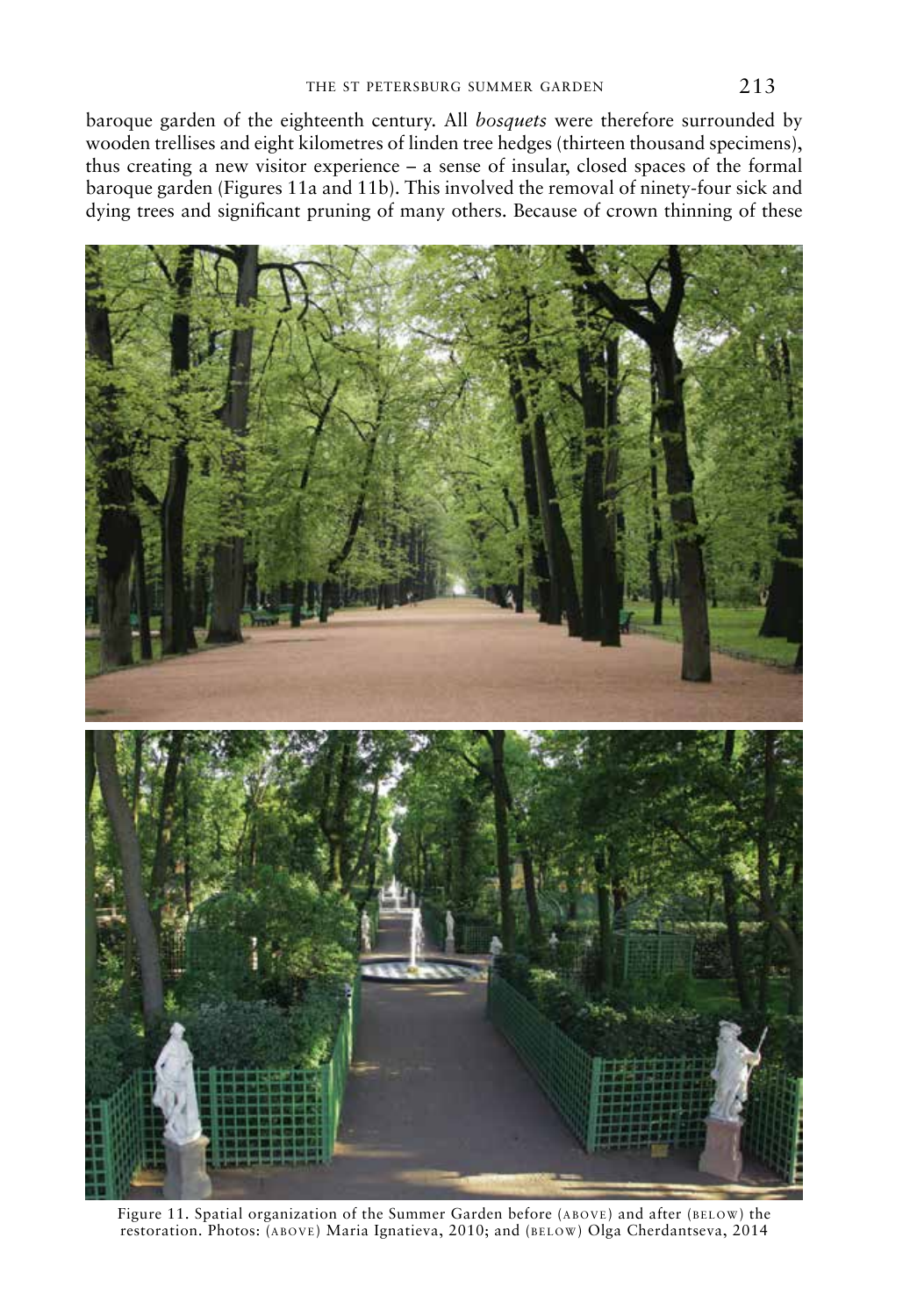trees, light and temperature were improved and humidity decreased, all of which was beneficial for the growth of the trees and shrubs. the development of wood-destroying fungi was also weakened.30

## choice of pLant materiaL

plant material received special attention and had been based on prior experimental research and analysis of historical and modern practices. before the start of the restoration process in the summer garden, experimental plantings (mostly from the german nursery Lorberg) were made to find the best material for restoration purposes. Historic plant material was used where possible, as for the parterre, where cowberry, *Vaccinium vitis-idaea*, was planted.<sup>31</sup> Although use of the Dutch cowberry cultivar 'Corall' in the Netherlands for low borders had been known about since the 1990s, large amounts were not available in soviet nurseries. however, for the latest restoration, despite the lack of documentary evidence for its use in the Summer Garden, the St Petersburg Committee of historic monument protection recommended that it achieve a more eighteenthcentury historical accuracy. it was the first use of this plant material in st petersburg's historic garden complexes and required eleven thousand specimens of cowberry, which were especially requested from several scandinavian nurseries. the dendrological part of the restoration project included the installation of tubs with citrus, bay leaves and box trees, and vases with historical plants in different part of the garden. Traditional Russian flowering plants were especially grown in the local north-west plant nurseries following the old Summer Garden tradition.

The new enclosed garden concept has allowed a realization of an innovative movement in modern historic gardens: biodiversity hotspots.<sup>32</sup> Prior to the restoration many of the rare herbaceous plants of the summer garden suffered from recreational footfall and the constant repair of the lawns under tree canopies. Now within the completely enclosed *bosquets*, which are surrounded by linden trellis and prohibited to the public, there are excellent conditions for biodiversity protection and its reinforcement. in these *bosquets* there are about four-and-a-half thousand specimens of native and exotic species of shrubs planted to attract wildlife, including *Berberis vulgaris*, *Sambucus racemosa*, *Viburnum opulus*, *Frangula alnus* and *Lonicera tatarica*. nesting boxes were attached to tree trunks and now many birds, such as nightingales, have returned to the Summer Garden.

### the summer garden after restoration

Thanks to high-quality treatment and care for the trees of the garden during the period of its reconstruction and after the reopening of the summer gardens, natural fall of trees has been rare, with the exception of elm trees (seventeen specimens) which were already affected by Dutch elm disease. During the last two years, two linden trees and an ash tree with root rot have fallen, but the fall of shrubs in the *bosquets* and linden trees in the trellises did not exceed one per cent and that of cowberry planted on the parterre at five per cent.

The garden now has many twenty-first-century features - video watch, Wi-Fi zones, modern museum facilities and innovative interpretation of some authentic garden elements<sup>33</sup>

## concLusions

According to the St Petersburg Committee for State Control, Utilisation and Protection of historical and cultural monuments all restoration works in the summer garden had been carried out in full compliance with the recommendation of the International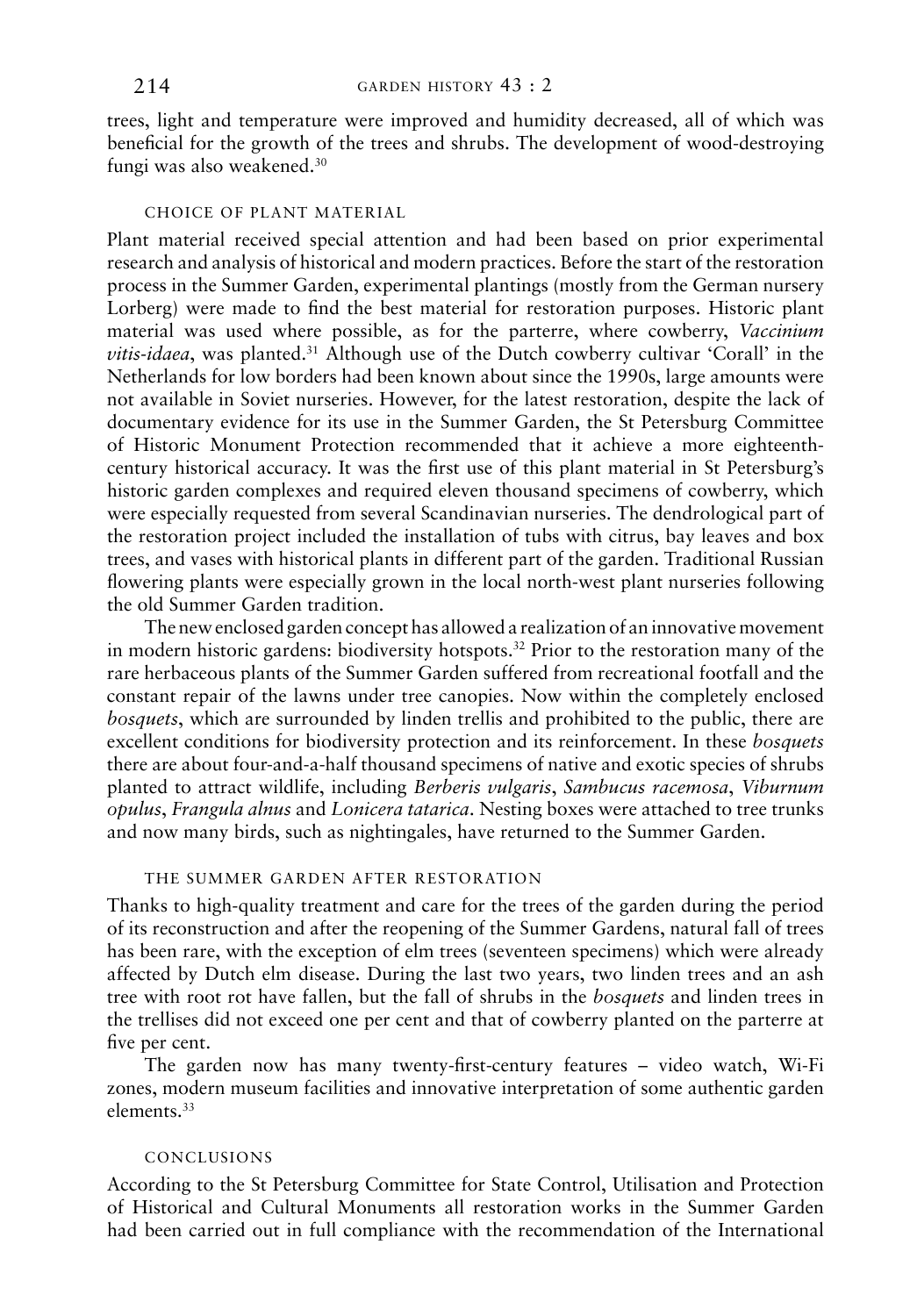council on monuments and sites (icomos) Venice charter (1964), which determines the restoration methodology on cultural heritage objects. consultants from different European countries were involved in various stages of the conceptual and practical realization of this project. Through an initiative of the Summer Garden Administration, a book for public comments was opened immediately after the reopening of the garden in June 2012. During 2012 it attracted two hundred and fifty-one comments from eleven countries, which, together with opinions made in the press, made it clear that the older generation preferred the previous image of a romantic, nostalgic garden. for the younger generation, however, especially those who visited the garden for the first time, it was interesting and entertaining. Landscape architecture specialists, both national and international, were appreciative of the restoration project, although some cultural and historic preservationists (for example, the St Petersburg branch of the Russian Society for the preservation of historical and cultural monuments) were critical of the project's main concept.

The Summer Garden restoration project was one of the finalists of the European Garden Award 2013 (out of one hundred and fifty parks and gardens from ten European countries). Nominations were based on innovative implementation and management, urban development aspects, sustainability and good visitor services or voluntary work, as well as the high quality of restoration or modern design of a park or garden. the implementation of this restoration project left many future issues to be addressed, such as how old trees would perform after significant pruning and major construction work; and whether there should be a small entrance fee to generate income towards management and maintenance.

## acKnoWLedgments

The authors thank S. Renny for the provision of some graphical material on the Summer Garden restoration; N. Alexandrova, senior researcher of the Summer Garden, for valuable historical information about the garden during the second World War; V. Portugalskaya and E. Zakharova for the selection of photographs; John Edmondson for advice; and Dmitry Ignatiev for assistance with the English text. The authors also thank their colleagues at the summer garden; landscape architecture specialists of the committee for the Control, Utilisation and Protection of Cultural and Historic Monuments of St Petersburg Administration; architect Natalia A. Ilyinskaya, the reviewer of all restoration projects in st petersburg; and the large team of the summer garden restoration project who made it possible.

### **REFERENCES**

<sup>1</sup> Maria Ignatieva, 'Case Study: Heritage landscapes in St. Petersburg, Russia: past and present<sup>7</sup>, in Proceedings of the New Zealand Institute of Landscape Architects (NZILA) 'Looking Forward to Heritage Landscapes' Conference, Dunedin, New Zealand, 28-30 April 2005, pp. 337-47. [in English; all publications are in Russian, unless otherwise stated]

<sup>2</sup> N. Kareeva, 'Garden composition development', in N. Lovetskaya and A. reiman (eds), *Summer Garden. Renaissance* (st petersburg: ooo severoslavyanskoe buro Reklami,  $2012$ ), pp. 15–24. According to historical documents, it was the location of the Swedish estate 'Usadiss Hoff', which belonged to the family of swedish major erik bernt von

Konow (1642-1714); also Tatyana Dubyago, **Summer Garden** (Moscow and Leningrad: gosudarstvennoe isdatelstvo literaturi po stroitelstvu i architekture, 1951); and *Russian Formal Gardens and Parks* (Leningrad: gosudarstvennoe isdatelstvo literaturi po stroitelstvu, architekture i stroitelnim materialam, 1963).

<sup>3</sup> A. Reiman, 'Introduction', in Lovetskaya and Reiman, *Summer Garden*. Renaissance, p. 12.

<sup>4</sup> A. Reiman and N. Lovetskaya, 'The history of the project restoration: from the project of T. Dubyago to the 2009–2011 project', in Lovetskaya and Reiman, *Summer Garden*. *Renaissance*, pp. 35-8. Tsar Peter spent fourand-a-half months in Holland during his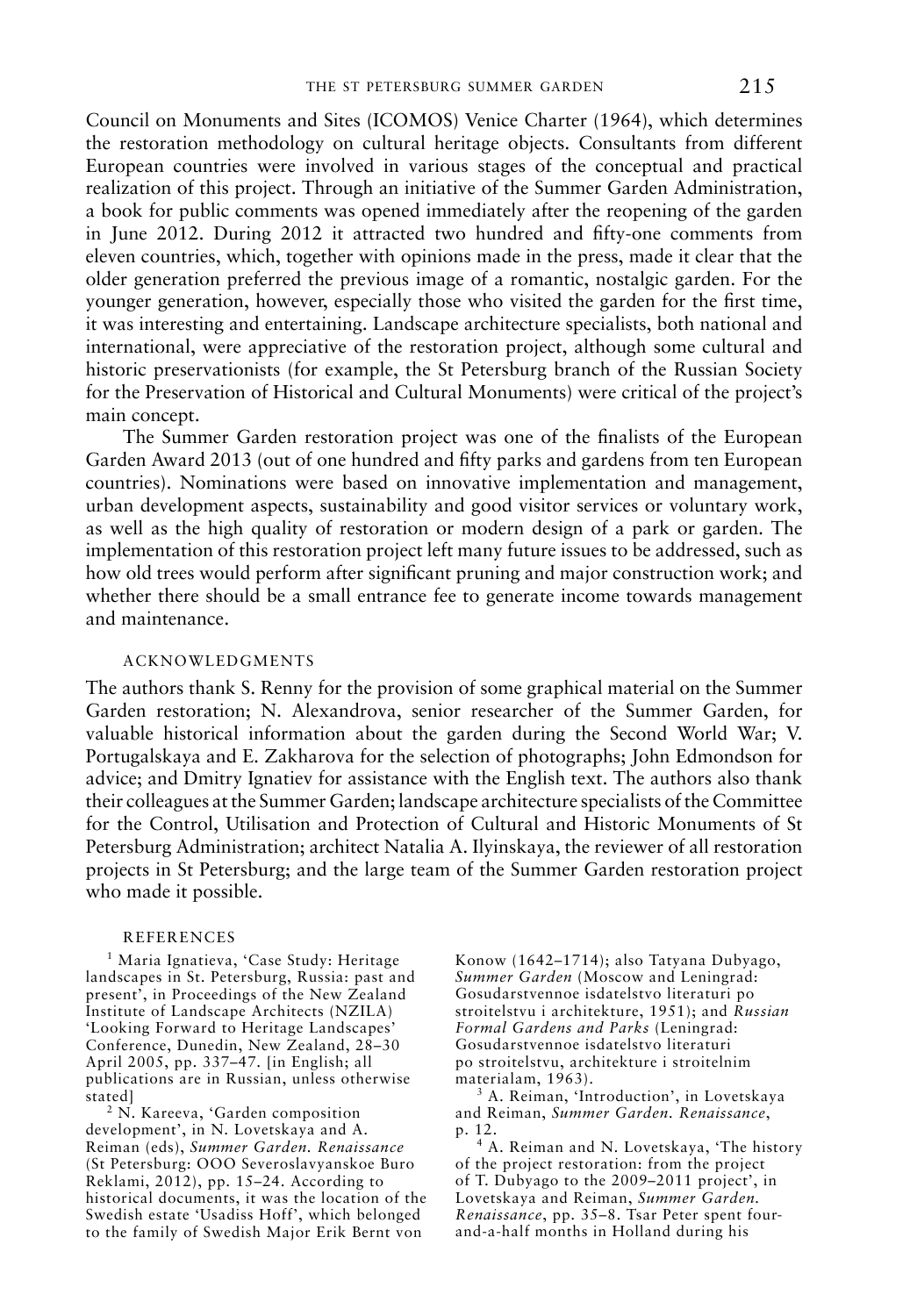European trip in 1697-98.

 $<sup>5</sup>$  Maria Ignatieva, 'The mystery of ancient</sup> russian gardens', *Lustgården* (1997), pp. 69–78.

<sup>6</sup> M. Ignatieva, G. Konechnaya and G. stewart, 'st petersburg in plants and habitats of European cities,' in J. Kelcey and N. Muller (eds), *Plants and Habitats of European Cities* (New York: Springer, 2011), pp. 407-52. [in English]

7 maria ignatieva, 'cowberry (*Vaccinium vitis-idaea* L.) in parks', *Leningrad Panorama*  Journal, 9 (1982), pp. 36-8; ibid., 'Experience of cowberry cultivation like a decorative plant', *Forestry, Forest Culture and Soil Science: Interinstitute Collection of Scientific Works. St Petersburg Forest Technical Academy* (1983), pp. 138–43.

8 podzolic soil is usually formed in coniferous or boreal forests and characterized by low pH and phosphate deficiency; I. Melnichuk, M. Jassin and O. Cherdantseva, 'soil cover of the summer garden and its pollution by lead', in I. Melnichuk (ed.), *Scientific Essays Dedicated to the Memory of T. Dubyago and 70 years of the T. Dubyago Thesis 'The Summer Garden and its Restoration'* (st petersburg: st petersburg state Forest Technical University, 2011), pp. 28-40. some soils have retained their profile; V. Dolotov and V. Ponomareva, 'Characteristics of summer garden soils', *Soil Sciences*, 9 (1982), pp. 134–8.

<sup>9</sup> A. Reiman, 'Plants for the Summer Garden', in Lovetskaya and Reiman, *Summer Garden. Renaissance*, pp. 59–64.

 $10$  Ibid.

11 alexander pushkin, *Evgeny Onegin* (1833), III. This and the two following quotations are translated by yevgeny bonver, July 2002.

12 alexander pushkin, *Collected works* (sobranie sochineni) in 10 vols: Vol. X, D. Blagoi, S. Bondi, V. Vinogradov and Yu osman (eds), *Letters 1931–1934* (moscow: gosudarstvennoe isdatelstvo khudozhestvennoi literaturi, 1962).

13 see http://www.poetryloverspage.com/ yevgeny/akhmatova/summer\_garden.html/.

14 Vladimir Kurbatov, *Parks and Gardens of*  the World (Petrograd: Isdatelstvo Tovarishestva Volf, 1916).

<sup>15</sup> The public authority for the Protection of Monuments of History and Culture in St petersburg was first formed in 1917–20. from 1938 it was under the umbrella of the office of arts, and in 1944 was reorganized into the State Inspection for the Monuments Protection (gosudarstvennaya inspectsia po ochrane  $p$ amyatnikov – GIOP) within the Office for Architecture. During the Second World War the summer garden was under the jurisdiction of the Control of Cultural and Educational Enterprises of Leningrad City Council. In 1996 GIOP was transformed into an independent Committee for the Control, Utilization and

Protection of Cultural and Historic Monuments of st petersburg administration (Kgiop), which today is responsible for looking after three hundred and twelve historic parks, of which one hundred and ten are within the st petersburg World heritage site.

<sup>16</sup> Inna Bogovaya, Irina Melnichuk and Victor smertin, '65 years of the faculty of Landscape Architecture Foundation in St Petersburg Forest Technical Academy', in i. melnichuk (ed.), *Materials of the International Conference 'Scientific Readings in the Memory of T. B. Dubyago, Dedicated to the 65th of the Landscape Architecture Faculty*  (St Petersburg: Polytechnical University Press, 2010), pp. 5–8.

 $17$  During the discussion of this plan there were two opposite approaches. One group saw the garden strictly as a museum and argued for the necessity of carrying out the exact restoration strictly based on archival documents. Another group believed that each park (including historic parks) must be a place for urban recreation. They suggested conducting restoration works that would take into consideration the modern requirements of an urban megalopolis.

<sup>18</sup> Victor Korentsvit, 'Narrative of an archeologist about the Summer Garden. The bird pond', *History of St Petersburg*, 6/22 (2004), pp. 3–6.

<sup>19</sup> D. Granin, I. Gurevich, G. Khodasevich, g. belanina and V. belanina, *Risen from Ashes: Petrodvorets, Pushkin, Pavlovsk* (Leningrad: Aurora, 1992).

<sup>20</sup> Official webpage of the KGIOP: http:// www.gov.spb.ru/gov/admin/otrasl/c\_govcontrol/ proekt/.

21 natalia ilyinskaya, *Reconstruction of Historic Landscape Architecture Objects* (st petersburg: stroiisdat, 1993), p. 7.

 $22$  Ibid.

<sup>23</sup> In 2004, the site of the Summer Garden became part of the State Russian Museum.

<sup>24</sup> Ekaterina Lukmazova, 'The condition of the arboreal–shrub vegetation of the summer garden in st petersburg after reconstruction', in *Restoration, Reconstruction and Development of Cultural, Industrial and Natural Landscapes. International Conference*  Proceedings (St Petersburg: State Polytechnic University Publishing House, 2014), pp. 54–5.<br><sup>25</sup> Ibid.

<sup>26</sup> There were discussions in the Union of St Petersburg Architects, the Scientific Committee of the Russian Museum, the Federal Agency on culture and mass communications in moscow, and the council of preservation of the Cultural Heritage within the St Petersburg Administration. There were also articles in local newspapers and protests from public organizations.

<sup>27</sup> The original Summer Garden marble sculptures are now kept at Mikhailovsky

castle. 28 n. malisheva, i. tikhomirova, a. tobias,